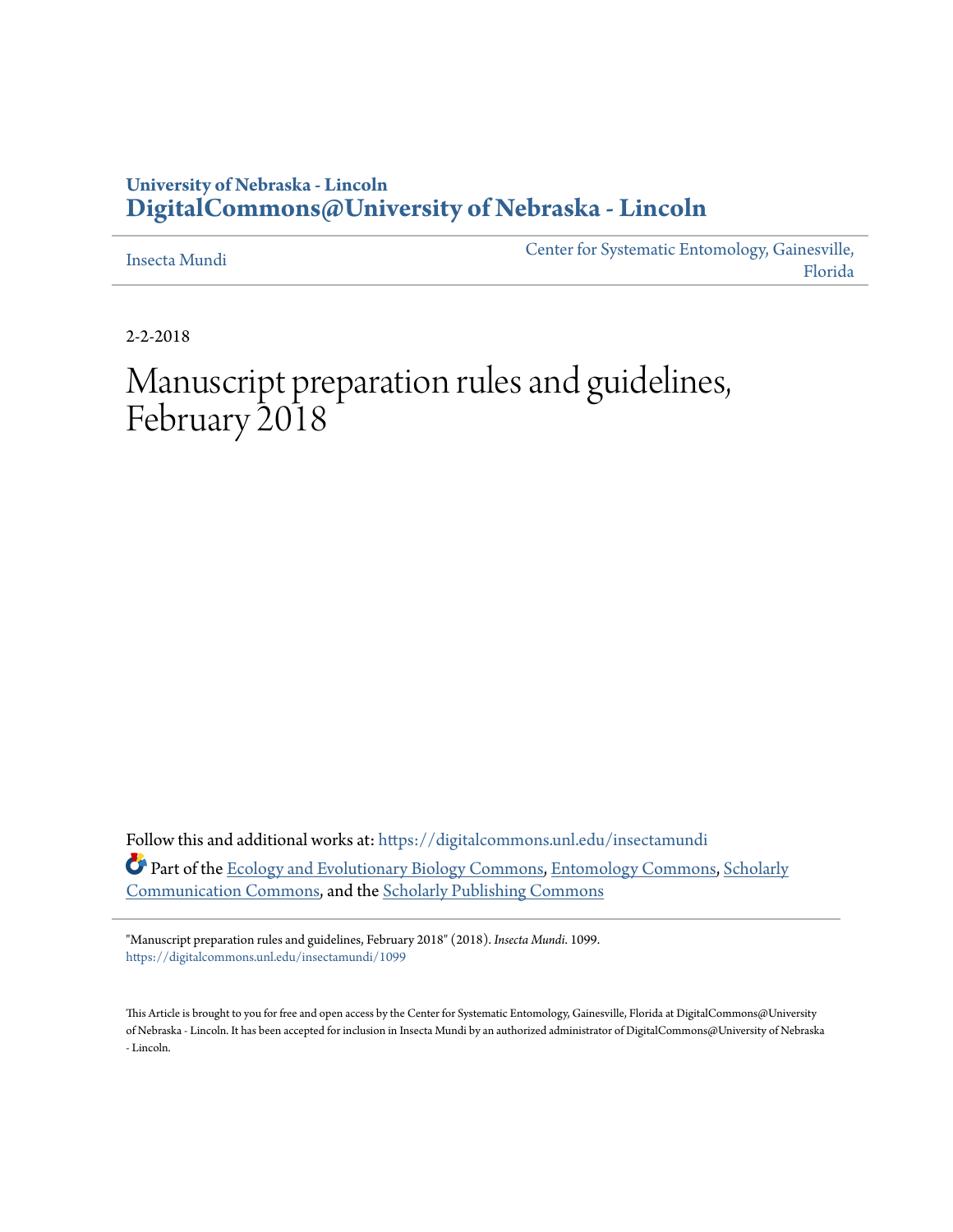# **Insecta MUNDI** A Journal of World Insect Systematics

# Manuscript preparation rules and guidelines

February 2018; available at http://www.centerforsystematicentomology.org.

*Insecta Mundi* is an ongoing experiment in publishing. Our goal is to produce taxonomic publications that are free for authors (no page charges) and openly accessible for users (see Skelley and Thomas 2007). To accomplish this, we require the participation of authors in the publication process. Authors are required to make their manuscripts publishable by our standards prior to submission. Authors unwilling or unable to follow the guidelines should ask friends for help or consider paying to have their article published in journals which charge for the services.

The purposes for these rules and guidelines are to ensure consistency in presentation with all articles published in the journal, to prevent embarrassing or serious mistakes; and to keep manuscripts simple and easy to work with. Most of these rules are standard practice for any journal, others are tasks authors already practice. These guidelines are a learning opportunity for students and professionals, even if they do not publish with *Insecta Mundi*. However, we appreciate your consideration.

# **Contents**

| Submission Requirements. 2                   |
|----------------------------------------------|
| Manuscript Preparation 2                     |
| General Considerations2                      |
| Language, Manuscript Length, and Fees2       |
| Nomenclature and New Taxa2                   |
| Rules of Journal Style3                      |
| Citing References in the Text4               |
|                                              |
|                                              |
|                                              |
| Manuscript Outline and Specific Guidelines 6 |
|                                              |
|                                              |
|                                              |
|                                              |
|                                              |
| Body of Text (Results, etc.) 7               |
|                                              |

| Figures $\ldots \ldots \ldots \ldots \ldots \ldots \ldots \ldots \ldots 10$ |
|-----------------------------------------------------------------------------|
| Tables and appendices 11                                                    |
| Other considerations11                                                      |
| Final Clean Up of Manuscripts 12                                            |
| Paragraph Spacing, Indents, and Fonts 12                                    |
| Symbols and Accented Characters 12                                          |
| Remove Extraneous Formatting  13                                            |
|                                                                             |
|                                                                             |
| Clearing/resetting Formatting $\ldots \ldots \ldots 13$                     |
| Working with Editorial Staff 14                                             |
| Communication on Manuscript Changes14                                       |
| Making Corrections14                                                        |
| Rushing Manuscripts  14                                                     |
| Submitting Files  14                                                        |
|                                                                             |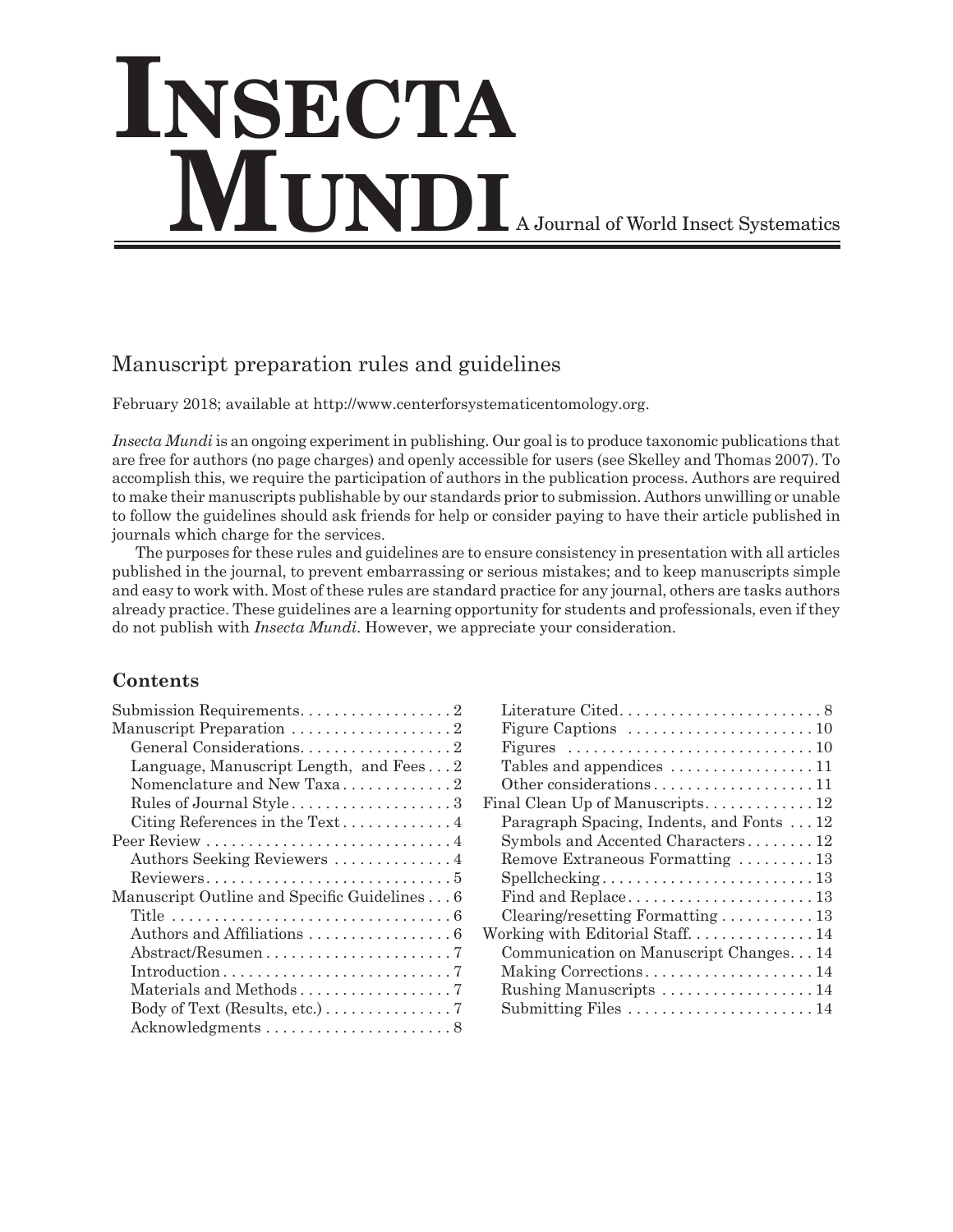# **Submission Requirements**

- Authors are required to make their manuscripts publishable by our standards prior to submission.
- Authors submit manuscripts as Microsoft Word (.doc or .docx), .rtf, or WordPerfect (.wpd) files. Microsoft Word is preferred.
- Authors submit plates as separate TIF, JPG, PSD, or PDF files, with final resolution >300 ppi (pixels per inch) for photos and >600 ppi for line art at size on page.
- Authors submit copies of two critical reviewers' comments. We need to see reviewer's full comments.
- Authors submit a Reviewer Report Form with each reviewed copy of the manuscript. Authors should provide these forms to the reviewer when requesting the review.
- Authors submit a Submission Contract, electronically signed and dated to show they have followed the manuscript preparation guidelines.
- One author for each submitted manuscript must be a member of the Center for Systematic Entomology.

# **Manuscript Preparation**

# **General Considerations**

In general, writing needs to be clear, concise, and consistent.

- Clear. Make sure that what you wrote is what you mean. Put a manuscript aside for a week then approach each item as if you have never seen it, considering how others might perceive each statement. An inability by readers to understand a manuscript is failure by the author(s). Require your reviewers to be critical. Even if you do not agree with their comments, it may indicate the statement or discussion is unclear and needs fixing.
- Concise. Be concise in language and presentation. Look for places where "one paragraph can be reduced to one sentence." Lengthy discussions are frequently confusing and waste space. Avoid what has been called verbal diarrhea.
- Consistent. Be consistent in how headings, literature cited, punctuation in data sets, etc. are presented Taxonomic writing does not always follow standard rules of grammar. We write in a complicated code of words, symbols, and characters, and to be clear and concise we must be consistent.

# **Language, Manuscript Length, and Fees**

- Submissions may be in English or Spanish. An English abstract and key words are required for Spanish manuscripts.
- Articles up to 100 printed pages are published free. Production costs for these papers are covered by membership fees.
- For longer articles, authors should contact the Chief Editor. Authors of large manuscripts (over 100 finished pages) will be asked to pay a processing fee of US\$200 as a donation to the CSE to support the additional publication costs.

# **Nomenclature and New Taxa**

- All submissions must adhere to the International Code of Zoological Nomenclature (ICZN 1999, more recent rules, and revisions; http://www.iczn.org/iczn/index.jsp).
- The gender of a new specific name must agree with the generic name. Latinized names must be correctly formed. The gender statement is best placed in the etymology.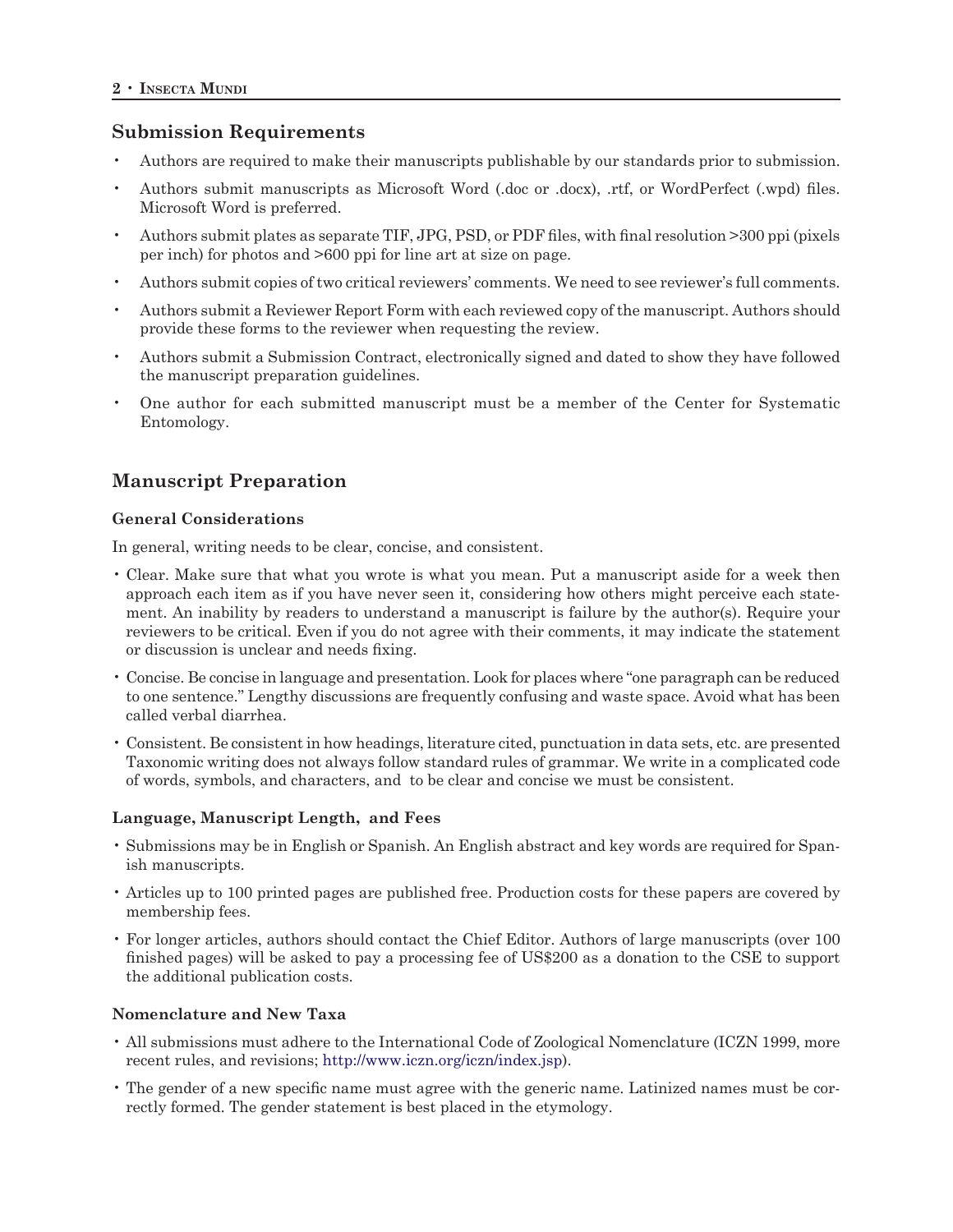- For new taxa headings, spell names out in full, clearly state authorship and the nomenclatural act being made (new species, new genus, new combination, etc.).
- New genera must include a designation of the type species and provide a statement on the gender of the new name.
- For new species a primary type must be designated, full label data are required, including a clear statement of where it is deposited.
- Primary types of species described in *Insecta Mundi* are to be deposited in institutional collections as recommended by the ICZN (1999, Recommendation 16C).
- All genus and species names should be spelled out in full and the authority cited the first time a name is used in the text. This includes primary taxa and hosts. Exceptions may be allowed in tables or appendices.
- The International Commission of Zoological Nomenclature (ICZN 1999) recommends use of commas between authors and years for taxonomic names. These commas are allowed because names are not considered literature citations. To alleviate confusion between author-years used for names and literature citations, it is recommended to avoid use of years with scientific names in narrative texts unless the dates are important for the discussion.
- Each new taxon must be illustrated and a discussion provided that makes comparisons with related or similar taxa (i.e. in a key, diagnosis, or discussion). The intent is to place the new taxon into a taxonomic framework. The only exceptions are the publication of replacement names for homonyms, or a new combination of a species or subspecies.
- For hosts, additional information should be given to indicate its taxonomic position: "... the plant, *Xus albus* Linnaeus..." or "... *Xus albus* Linnaeus (Asteraceae)." Tables and Appendices may present special cases and be exempt from this rule. Discuss these with editorial staff before submission.
- All species names require at least a generic abbreviation with every use. The ICZN (1999) Article 5(a), Principles of Binominal Nomenclature, states a species name is the combination of the genus and specific name. Exception occur when a species name is used to represent a species group ("the binotata group"), or in checklists or catalogs. Consult the editorial staff if in doubt.
- Authorship of generic and species names is required on first use in the title, abstract, and main text.
- Abbreviate the genus name to its first letter, or two letters if conflicts occur, and omit the naming authority after the first full use. Two exceptions: 1) if the generic abbreviation begins a sentence, then spell the genus name out in full; and 2) in checklists or catalogs, the full or abbreviated genus is also highly desired. In some checklist presentations they are not needed because they make the lists more confusing. In these cases, consult the editorial staff.
- All generic and species names are italicized. The exception being when a name is used as a modifier in the common name of an otherwise unnamed group. Thus the "binotata species group" is considered a common name and not italicized, nor is the generic abbreviation required.
- Common or vernacular names in English are not capitalized, unless the word is a proper noun or geographical adjective. Examples: monarch butterfly, carabid beetle, caterpillar hunter, Florida sand scarab, or Anderson's weevil.

# **Rules of Journal Style**

These rules reflect frequent errors made by author writing for *Insecta Mundi*, or more generally, in scientific writing. Unless specifically stated here, writing styles are entirely up to the author, and may use styles frequently used in other publications of their taxa. Examples of such variations include paragraph headings in a description (e.g. Materials studied, Materials examined, Types, Remarks, Comments, Discussion, etc.), the punctuation used in separating scientific names from citations within synonymies,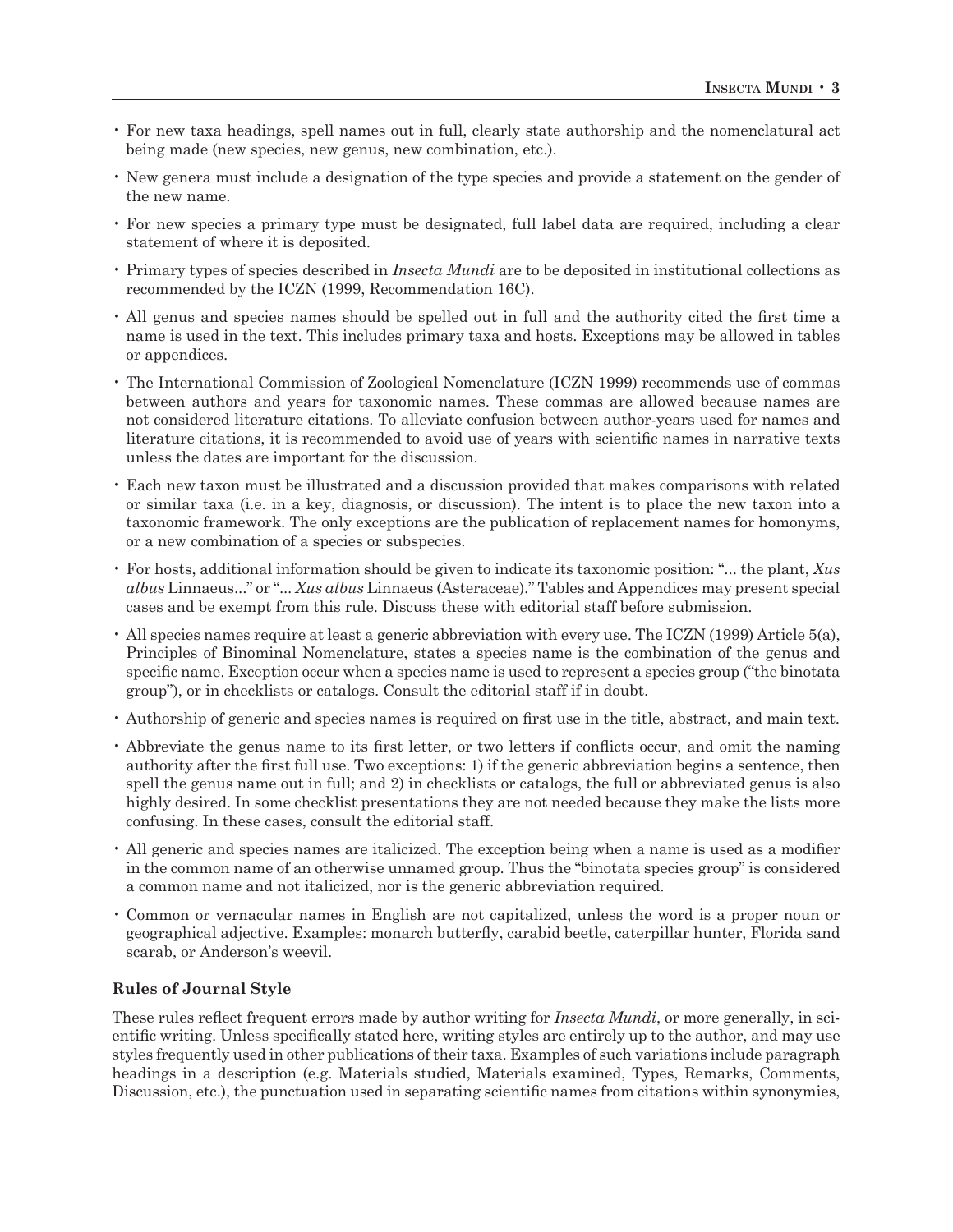punctuation used in separating strings of label data, or the organization of these data. Authors must, however, be consistent within each paper.

- Never begin a sentence with an Arabic or Roman number, these are confusing to readers.
- Never begin a sentence with an abbreviation or acronym, these are confusing to readers.
- As dictated by the ICZN (1999) Article 11.7, family group names are plural in their Latin form. Those of taxa higher than superfamily also must be considered as plural because of their structure and sense. Thus, "The Papilionidae are…" or "The family Papilionidae is…" are correct. The statement "The Papilionidae is…" is wrong. We never say "The people is…" even if we consider them a single group.
- Restrict depository coden/acronyms to between three an five letters. Any more or less are easily confused with other abbreviations frequently used in data presentations. Primarily follow those listed in "Insecta and Spider Collections of the World Website" (http://hbs.bishopmuseum.org/codens/) or the "Biodiversity Collections Index" (http://biocol.org/static/index.html).
- Any depository coden/acronym used in the paper must be stated in the Materials and Methods.
- Footnotes and headers are prohibited. If additional institutional affiliation beyond the single contact information is desired for an author, include it in the Acknowledgments.
- Cite figures in the text as "(Fig. #)" or "(Fig. #–#)". The abbreviation "Fig." is both singular and plural.
- All figures, tables, appendices, etc., must be cited in the text.
- All cited works must appear in the Literature Cited, and all works referenced in the Literature Cited must be cited in the paper.
- In general narrative text, spell out whole numbers for counts less than 10, unless they are measurements followed by units or represent a range of data. In keys, descriptions, or other technical and telegraphic texts, Arabic or Roman numerals should be used.
- When writing descriptions or making comparisons in keys, a statement like "Genitalia as in Figure X." is completely useless because it is not a description nor does it provide any comparative statements. Always provide some descriptive statement, then reference the figure (e.g. "Genitalia long and acute, as in Figure X.").

# **Citing References in the Text**

Cite references in the text as follows: Fonzarelli (1994) or (Cunningham 2005), Laurel and Hardy (1914) or (Abbott and Costello 1943), (Washington 1798, 1801a, 1805; Jefferson 1808; Smith and Wesson 1860; Colt et al. 1945).

- No commas between author and year. The abbreviation for *et alii* is not italicized. Strings of citations in the text should be in chronological order.
- References should be cited as "in press" only after they have been accepted for publication.
- Do not use ampersand (&) for "and" when listing authors of references. Ampersands are acceptable in reporting label data, if used in the reference's title or journal name, or in other quotes.
- Partial citations in synonymies are not allowed; synonymies are not Literature Cited. Simply cite the work and include a full citation in the Literature Cited (e.g. "*Xus albus* Smith, 1959. Journal of an Imaginary Society 14: 12–15." should be "*Xus albus* Smith, 1959").

# **Peer Review**

# **Authors Seeking Reviewers**

A headache for all journals is finding critical reviewers for the subject matter. *Insecta Mundi* requires authors handle this task because authors know, or should know, the best people in their fields to review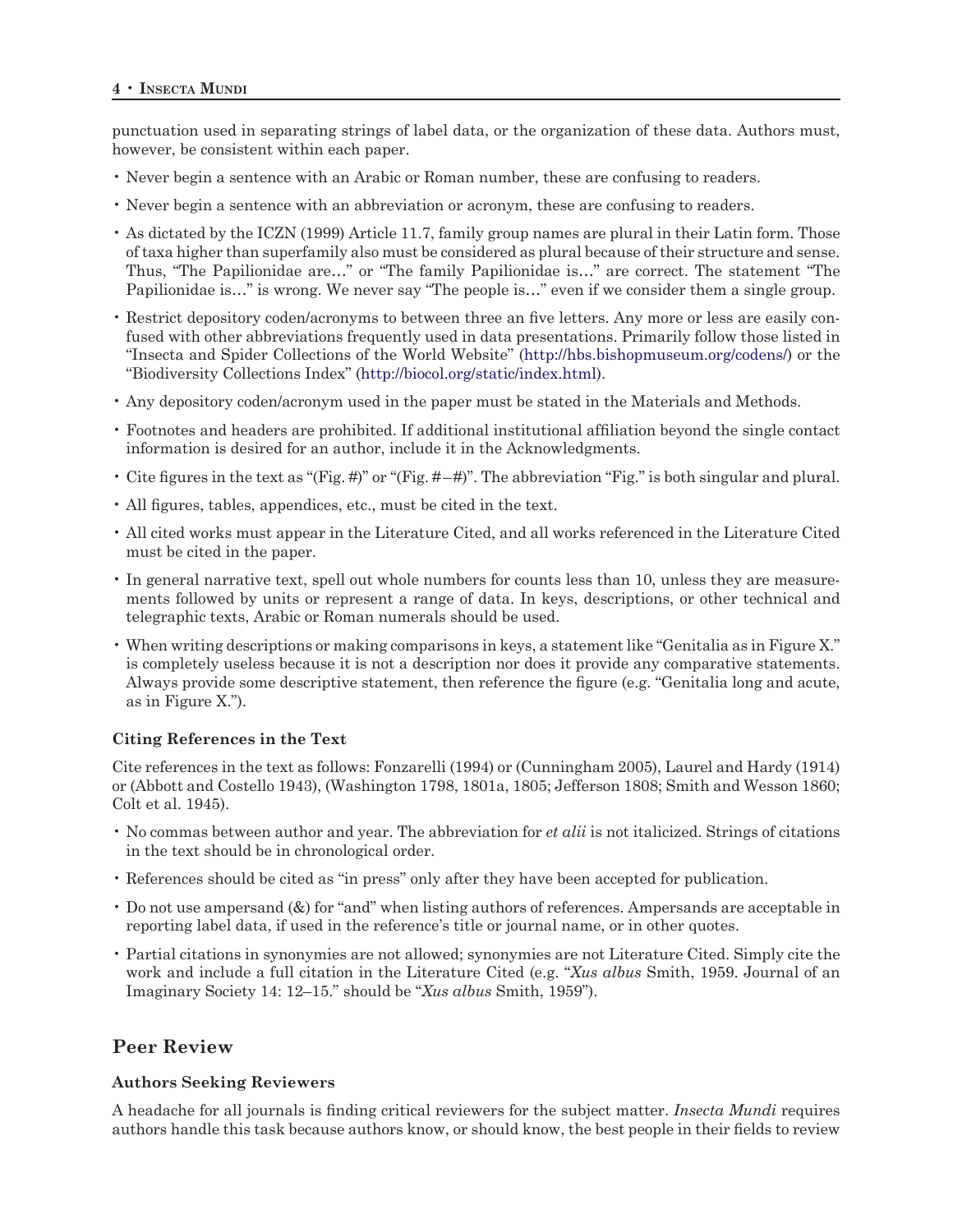the manuscript. We regularly hear "… but that is difficult, where can I find good reviewers?" To be able to find critical reviewers, you must become one yourself! Every manuscript, in any journal, receives 4–5 reviews before it is completed. Thus, for any journal's publication process to work, *you* must be willing to provide 4–5 critical reviews to colleagues for every paper you publish.

"But, I am not good at reviewing." We learn by doing, and good authors make good reviewers. If you are not a good reviewer, you should question your ability to be a good author. Be serious and critical reviewing your own papers, start reviewing for others, and learn.

When considering a reviewer's comments, if an author deems the suggestion inappropriate, they are not required to follow it. However, because we require authors submit these reviews, the author may be required to justify why a reviewer's concerns were not followed. This is how *Insecta Mundi* ensures authors are considering all reviewers' comments, and we can confidently claim *Insecta Mundi* is a peer reviewed journal.

We ask authors to be critical of their reviewers and seek appropriate reviews. If a reviewer does not provide an adequate review, tell them so and/or seek another reviewer. If the Review Editor finds problems and the submitted reviews are poorly done, they will ask authors to seek additional critical reviews or reject the paper.

Authors writing in English, whose native language is not English, must have one of their reviewers be a native English speaker. The reviewer will be required to help clean up grammar and other problematic text. The same rule applies for authors writing in Spanish. Problematic language will result in manuscript rejection.

When requesting a review, authors need to provide a copy of the Reviewer Report Form to complete and return with the reviewed manuscript.

#### **Reviewers**

Reviewers for *Insecta Mundi* are asked to **critically** and **fairly** review manuscripts not only for scientific merit, but also to confirm the writing and presentation is clear, concise, and consistent. We fully recognize reviewers have varying abilities and different approaches in their review styles. However, some standards must be set and guidelines are presented to help you provide adequate reviews. No manuscript is perfect. If a reviewer fails to do the requested job, then the manuscript has a greater chance of being rejected.

Reviewers for *Insecta Mundi* are to understand and follow these guidelines.

- As a reviewer for a manuscript in *Insecta Mundi*, you are not anonymous. You will be recognized in the Acknowledgments and are expected to do a job worthy of that recognition. If you do not wish for this acknowledgment, then what is needed to improve the manuscript so you will accept acknowledgement?
- Consider the scientific merit of the manuscript and be critical but fair in any comments.
- Confirm a manuscript is clear, concise, and consistent in presentation, punctuation, spelling, etc. Pay attention to details, and many other concerns will be found.
- Look for glaring gaps in text flow or confusing discussions and organization that jumps from subject to subject with no logical flow.
- Headings must be the same between different taxonomic accounts. Example: Materials Examined vs. Specimens Studied. Are headings consistent?
- Do statements actually mean what the author intended? Think about each statement. What is the author really saying in the following? "Let's eat Grandma." vs. "Let's eat, Grandma." A small but serious problem, easily overlooked, and easily fixed. "I am an expert on dung and an interesting creature that eats it." Did the author really intend to say they eat dung? Request the author clarify confusing statements.
- Confirm key couplets are comparable and discuss the same characters. Test the keys with actual specimens if possible.
- Check that references cited are listed in the Literature Cited. This is a major problem in most manuscripts.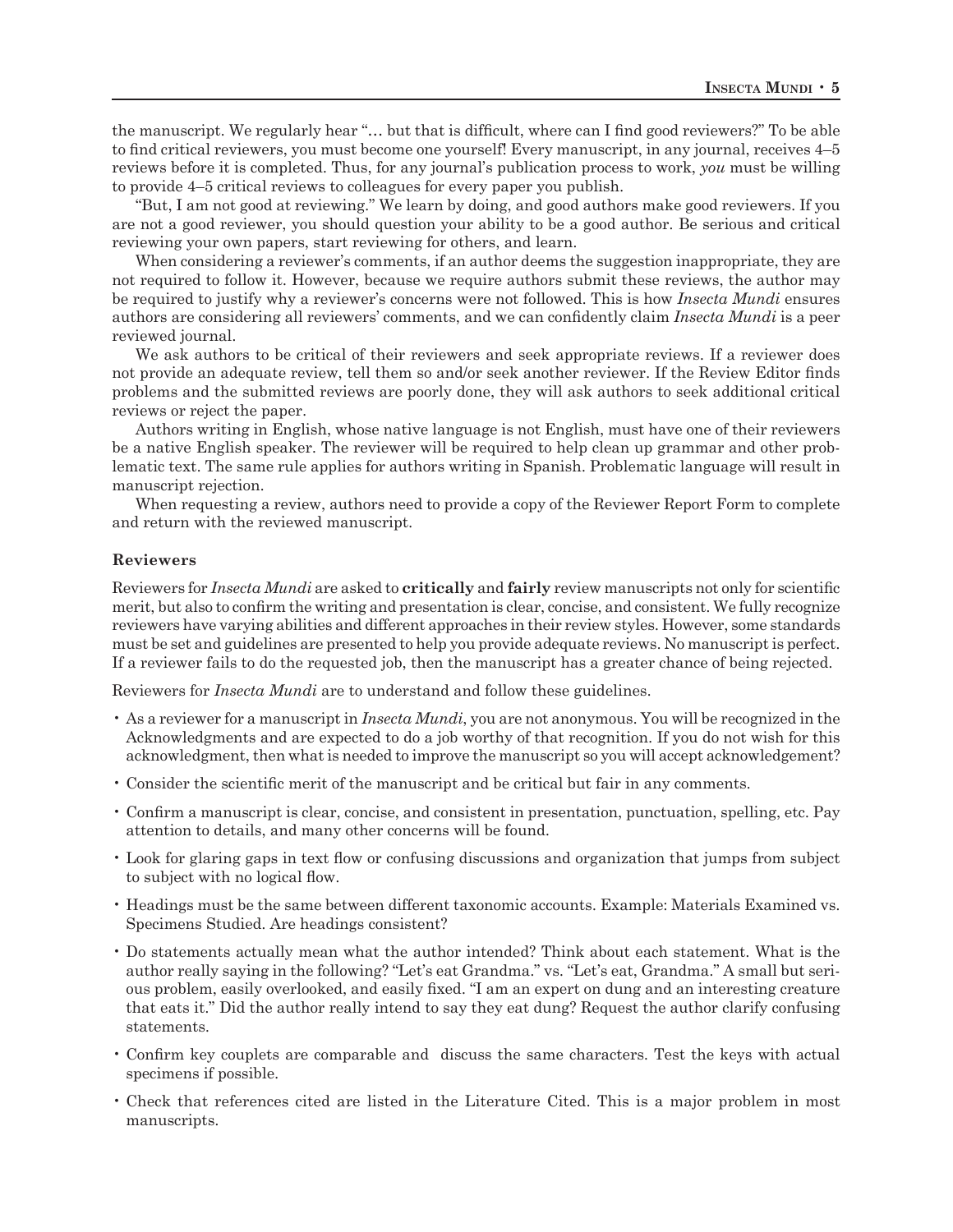- As a reviewer, do not be afraid to point out any perceived problem to any author. They may not agree, but you have done your job. Authors must be able to take the criticism.
- Reviewer's comments need to be presented and perceived as suggestions for the improvement of a manuscript. Reviewers are asked to help authors improve manuscript, not grade the papers. Be fair in how you present your criticisms.
- Take the time to do the requested review thoroughly and correctly. A good author–reviewer team finds and corrects the majority of concerns, greatly improving the manuscript.
- Reviewers are to provide comments to the author.
- An e-mail stating "I looked at the manuscript and found no errors," almost always indicates failure to pay attention to details. In the past, manuscripts accompanied by such reviews have been poor, requiring major effort by the editorial staff. Reviews with similar statements will be returned to the author to request proper reviews.
- Formal letters of support stating a reviewer looked at a manuscript and the author followed recommendations is not a review and will not be accepted as a review. Authors will be contacted to supply the actual comments made by the reviewer. We see the importance of such letters and have developed the following, which is now required for submission in addition to the actual reviews.
- Reviewers are required to complete the Reviewer Report Form, providing it to the author for submission. Reviewers do not send them directly to the Chief Editor. These are available for download from our webpage.

# **Manuscript Outline and Specific Guidelines**

General organization of submitted manuscripts should include: title, author(s) and contact information, Abstract (Resumen), Key words (Palabras clave), Introduction, Materials and Methods, Results, Discussion, Acknowledgments, Literature Cited, figure captions, tables, and appendices. Headings and subheadings have specific styles (mostly this is done during layout, but pay attention to capitalization of words). Introduction, Materials and Methods, Results, Discussion, Acknowledgments, Literature Cited (and other primary-level headings) should be bold, with the first letters of important words capitalized.

**In-paragraph headings.** These are a word or short phrase at the beginning of a paragraph, or set of related paragraphs, such as "Diagnosis, Description, Distribution, Types, Materials examined, and Remarks". The heading is in bold type, first word and proper names capitalized, with a period separating the heading from the following text (no paragraph return). Secondary in-paragraph headings. If further subdivisions are needed, the heading is in italic type, followed by a period.

All paragraphs under these headings are simply created by using "Enter". Do not insert tabbed indents.

If there are concerns or if additional headings and subheadings are needed, contact the Chief Editor; most importantly, please be consistent.

#### **Title**

Titles must reflect the content of the paper and must include the full taxonomic position of the taxa included (e.g. Coleoptera: Carabidae). Genus and species names used must include authorities.

Present title in normal font (not all capitalized, no small capitals, not bold), with only proper names capitalized.

#### **Authors and Affiliations**

Contact information for each author must be limited to a single physical mailing address. Only include the name of the primary or preferred institutional affiliation. Minimally, the senior or corresponding author must include an email address, but for all authors, email addresses are recommended; these will be published. Personal titles, credentials, or abbreviations of educational degrees are not included.

Present authors and affiliations in normal font (not all capitalized, no small capitals, not bold).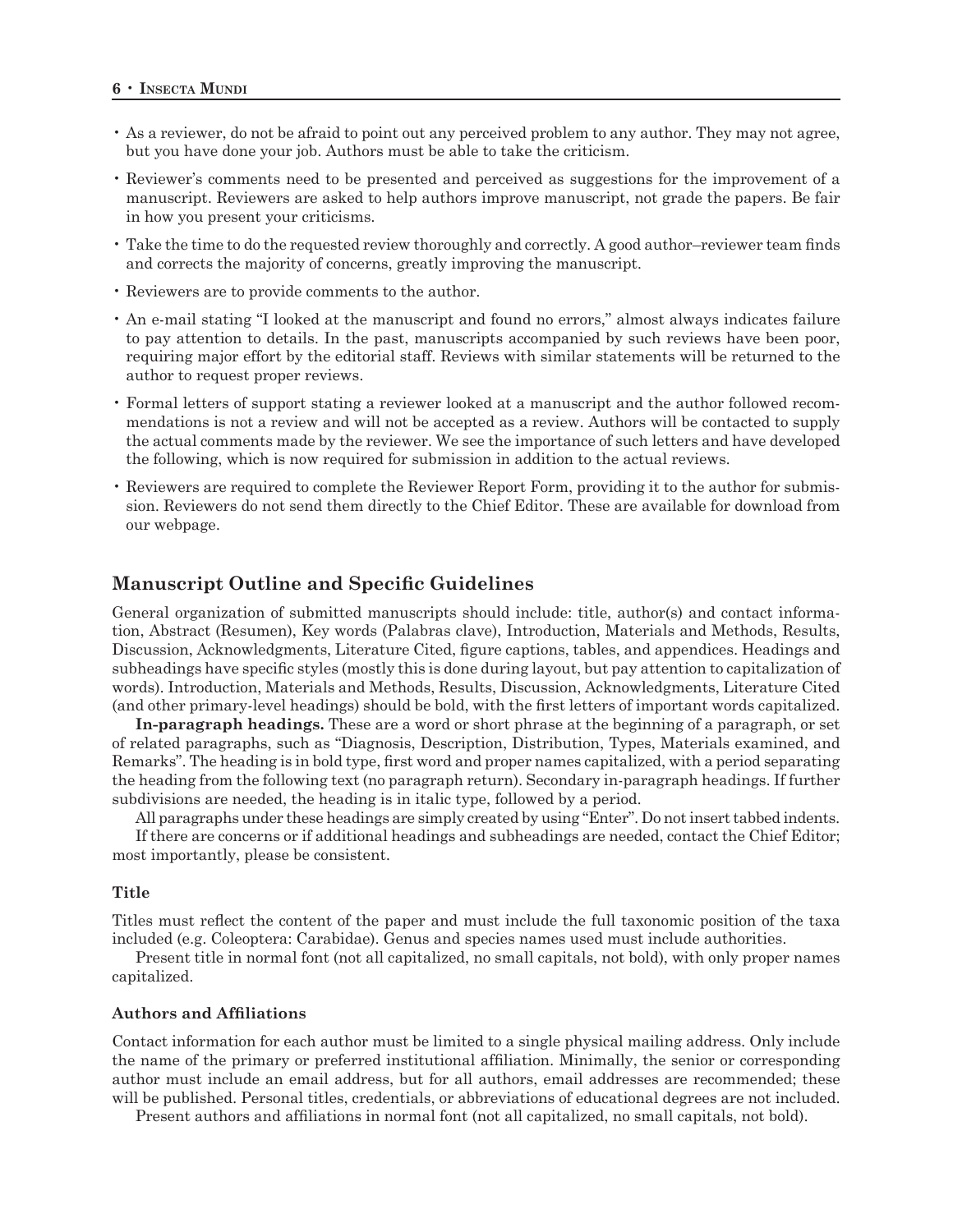# **Abstract/Resumen**

The abstract should be brief, clearly state the main points and conclusions of the paper, and contain full scientific names, including authorities for genera- and species-level taxa. Include higher taxonomic position of any taxa mentioned. All nomenclatural acts made in the paper must be listed.

The heading is in bold type, first word capitalized, with a period separating the heading from the following text or words.

# **Key words/Palabras clave**

Key words should not be used in the title and kept to a reasonable number; we recommend fewer than 10.

The heading is in bold type, first word capitalized, with a period separating the heading from the following text or words.

# **Introduction**

Introductions set the stage for the manuscript. What information should the reader find useful to understand the scope and purpose of the study? Why this paper is important? What events lead to the study? What is the scope and purpose of the manuscript? The Introduction should not be a summary simply restating the abstract.

# **Materials and Methods**

This section is vital for all manuscripts. Define procedures and methods used during the study, or cite references that describe them. Describe any non-standard procedures used. Discuss the equipment used, especially if it is something special or different from standard equipment. Define all codens or acronyms used to represent specimen depositories. Define uncertain, new or unusual terms used.

# **Body of Text (Results, etc.)**

This is the main part of the study. Each paper is different, thus setting rules for all possibilities is impossible. Follow the discussions above for various heading styles. Rules for some frequently encountered concerns are discussed below.

**Materials examined or paratype data.** These data may be summarized in paragraph form, as a table, or in an appendix in table form.

**New taxa.** Descriptions of new taxa must be accompanied by a diagnosis, discussion, or inclusion of the new taxa in a key comparing/contrasting the new taxa with similar taxa. The new taxon needs to be placed within a taxonomic framework. This can easily be done by including each new taxon in a new key, updating an old key, or by providing a detailed discussion comparing characteristics of the new taxon with those most similar to it. The only exceptions to this rule are the publication of a replacement name for a homonym, or a new combination of a species or subspecies.

**Etymology.** New taxonomic names require an etymology briefly discussing the formation and meaning of the name.

Gender of new generic-level taxa. Each new (sub)generic name must include a statement of its gender, which is best placed in the Etymology statement.

**Synonymies.** These must never include partial references. Cite the work and add it in full to the Literature Cited.

**Keys.** Keep the formatting of keys simple. Do not add a string of periods leading to the end selection (a dot leader), and do not create hanging indentations. We do this formatting during page layout.

- Key couplets must be comparable, contrastable, and readily understandable by the reader. Couplets must comment on the same structures.
- Ambiguous characters ("larger" or "smaller") need additional characterizations ("larger, > 5.0 mm long"). Characters seemingly unambiguous to authors can be confusing to readers ("Pronotum moderately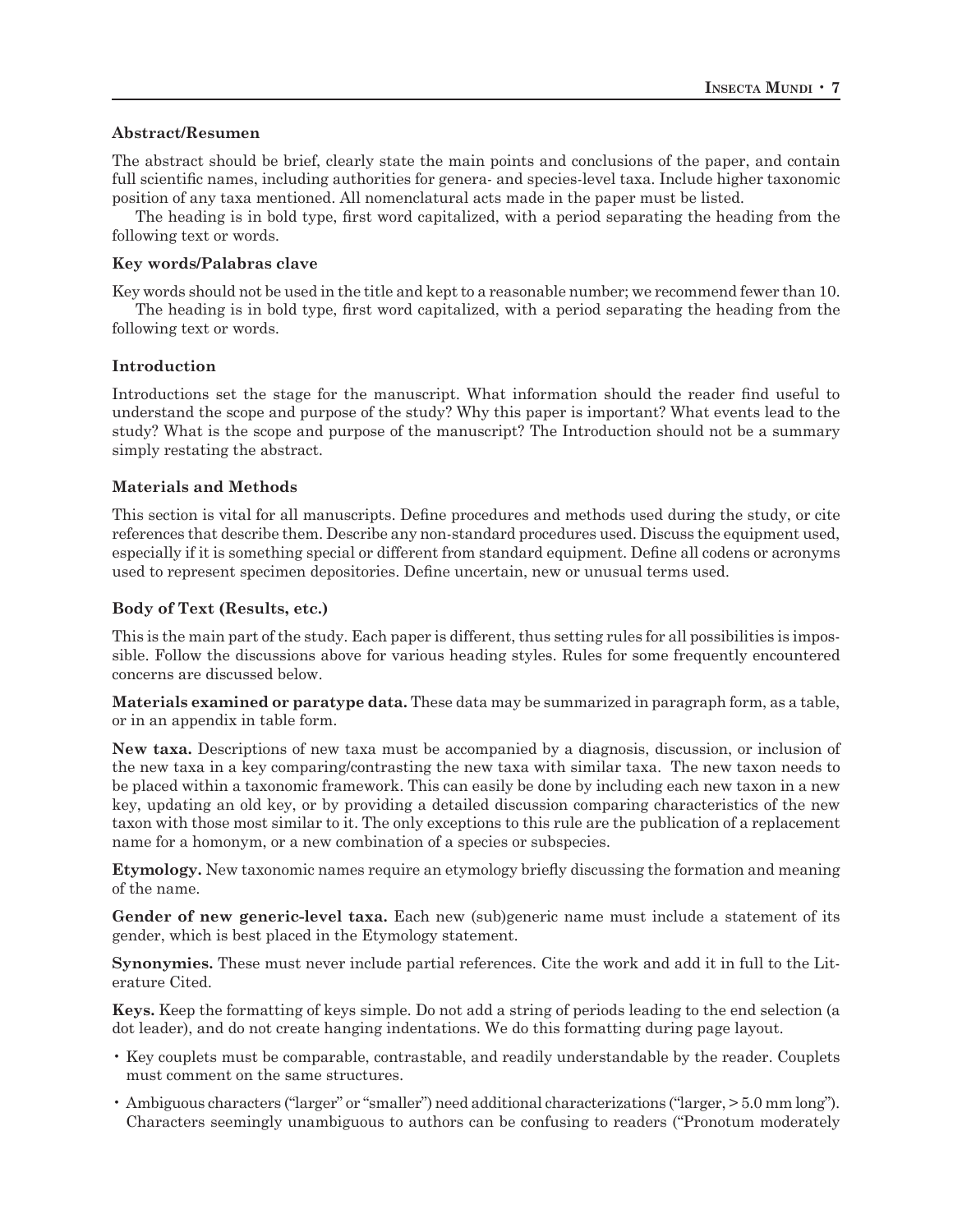punctured vs. not" or "Punctures coarse vs. fine"). What constitutes coarse, moderate, or fine? Does moderately punctured mean in size or distribution?

- Remember that keys are written for users, not for the authors. Do not use "not as above", or anything similar, in your keys. Be very clear with statements in keys and review manuscripts with this in mind.
- Use an em-dash (—) to lead the second part of a couplet, not a primed number (12′).
- For larger keys, we recommend use of parenthetic numbers indicating the previous couplet where the selection was made.
- In couplets stating more than one character, be consistent in use of punctuation to separate statements on separate structures.
- Do not end the list of characters in each couplet with a period.
- Bold the number or names that end each part of a couplet.
- Names at the end of a couplet still require generic name or abbreviation.
- Authors for the names are required because most users find this helpful.
- Submit your key as indicated in the example. Dot leaders and appropriate indentation will be added during layout.

### **Example of key layout for submission:**

23(10). Antenna lamellate; abdomen coarsely punctate laterally, lacking punctures medially **24**

—Antenna filiform; abdomen finely punctured throughout **25**

24(23). Pronotum black; elytra dull *X. nigra* **Bates**

—Pronotum white; elytra glossy *X. alba* **(Linnaeus)**

25(23). Tarsal claws absent *X. adigitatus* **Vander**

—Tarsal claws present **26**

# **Acknowledgments**

- The Editorial Board has elected to use the spelling, "Acknowledgments" not "Acknowledgements".
- With the requirement that two reviews be obtained before submission, acknowledging the reviewers is required. No *Insecta Mundi* paper will be published without them.

# **Literature Cited**

- This section is not called "References Cited". Do not try to emulate hanging indentation by using hard returns, tabs, or spaces to emulate hanging indentation. Use "normal" unformatted paragraphs or use your word processor's hanging indent function. Use bold type for authors' names and years.
- Present full citations for all references cited in the text, but include only references cited.
- Arrange citations in alphabetical order by authors, then chronological order (in ascending order). For papers with identical authors and years, use letters (a, b, c, …) as needed to clearly identify each reference (e.g. Smith et al. 1992a, 1992b).
- Citations should be complete and accurate. Incomplete and wrong citations make it difficult for others to locate these works.
- Pay particularly close attention to details and punctuation. Only first author's name has initials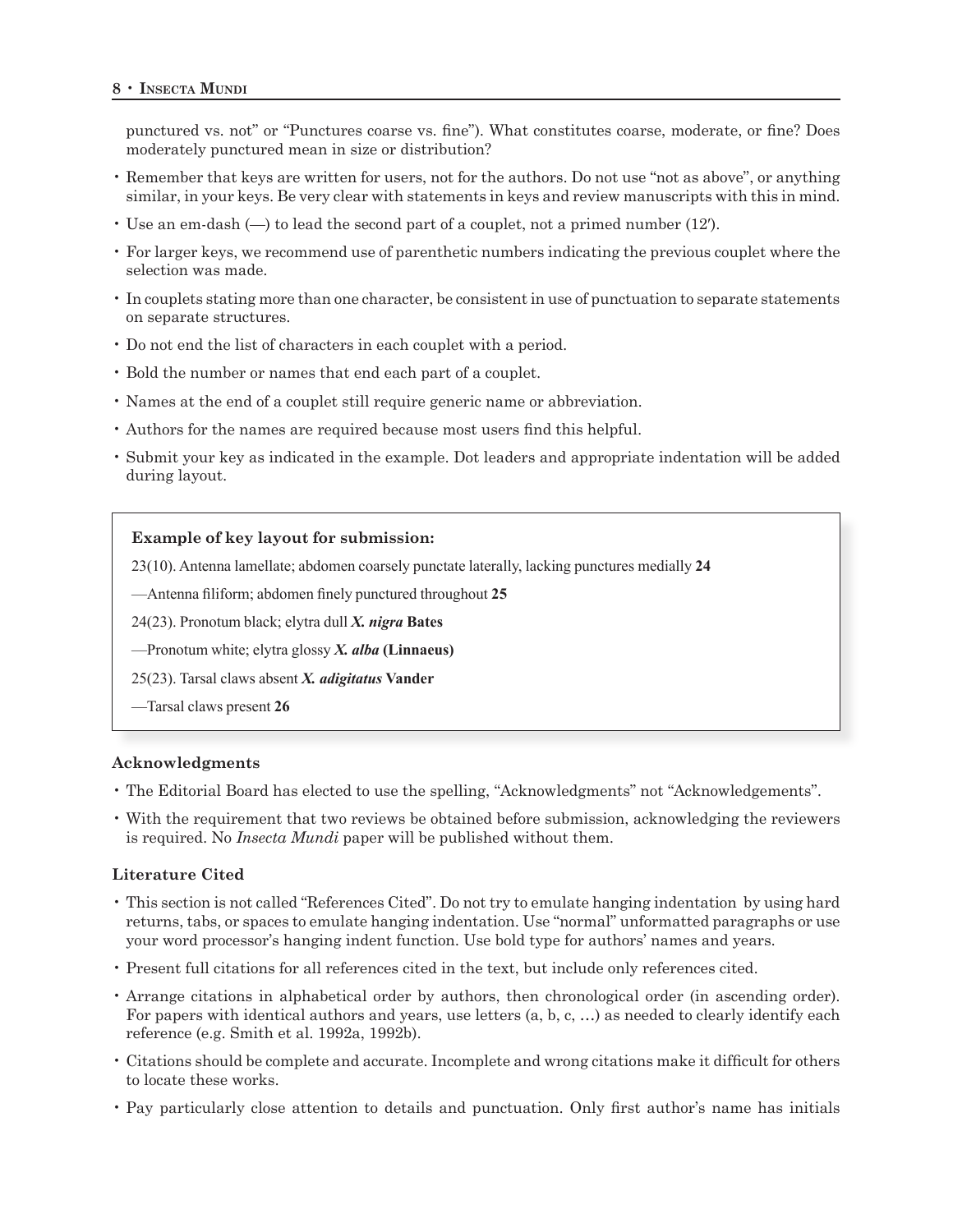following their family name, subsequent author's initials precede their family names. Use periods, not commas, between major parts of the citation.

- Do not capitalize every word in titles of books or journal articles, unless a proper noun. Exceptions will be made for non-English titles, as dictated by rules of the language used. Names of journals or publishers can have every name capitalized.
- Names of journals and books are to be spelled out in full, no abbreviations.
- The abbreviation "p." for "page(s)" is both singular and plural.
- When citing pages for journals articles, numbered bulletins, or other numbered publications, always present the full page range, even if it is published as an entire entity ("Occasional Pamphlet of the Ohio Department of Agriculture N13: 1–2." Not "… N13: 2 p.").
- For books, include total pagination, i.e. the number of pages followed by a "p."
- For books, include publishers, publishers' location (cities/countries). Publishers are separated from their location with a semicolon. Use the English equivalent of cities, when possible (e.g. Holmiae = Stockholm, München = Munich).
- If assistance is needed to find complete citation data and a physical copy is not available, these data can be found on on online library catalogs (e.g. Smithsonian Institution Library) and other online sources (e.g. WorldCat, Google Scholar, OpenLibrary, Biodiversity Heritage Library).
- Use only websites and online publications that are authoritative and primary sources.
- We realize that not all references easily fit into one of the categories below. Discuss problematic citations with an editor.

#### **Books**

**Arnett, R. H., Jr., G. A. Samuelson, and G. N. Nishida. 1993.** The insect and spider collections of the world (second edition). Flora and Fauna Handbook No. 11. Sandhill Crane Press; Gainesville, FL. 310 p.

**CBE [Council of Biological Editors]. 1994.** Scientific style and format: the CBE manual for authors, editors, and publishers (6th edition). Cambridge University Press; Cambridge, U.K. 825 p.

**ICZN [International Commission on Zoological Nomenclature]. 1999.** International code of zoological nomenclature. Fourth edition. International Trust for Zoological Nomenclature; London. 306 p.

**Book chapters or parts of a larger work. Book chapters still require full citation for the book, including publisher and total page numbers.**

**LeConte, J. L. 1878.** Descriptions of new species. p. 593–626. *In*: H. G. Hubbard and E. A. Schwarz. The Coleoptera of Michigan. Proceedings of the American Philosophical Society 17: 593–668.

**Skelley, P. E., and R. D. Gordon. 2002.** Family 37. Scarabaeidae. V. Subfamily Aphodiinae. p. 42–48. *In*: R. H. Arnett, Jr., M. C. Thomas, P. E. Skelley, and J. H. Frank (eds.). American beetles, Vol. 2. CRC Press; Boca Raton, FL. 861 p.

**Journal articles or series:**

**Arnett, R. H., Jr., and R. E. Woodruff. 1998.** CSE style manual and requirements for publication in Insecta Mundi. Insecta Mundi 12: 38, 58.

**Davis, A. C. 1934.** Notes on the insect inhabitants of wood rat houses in California. Bulletin of the Southern California Academy of Sciences 33: 1–13.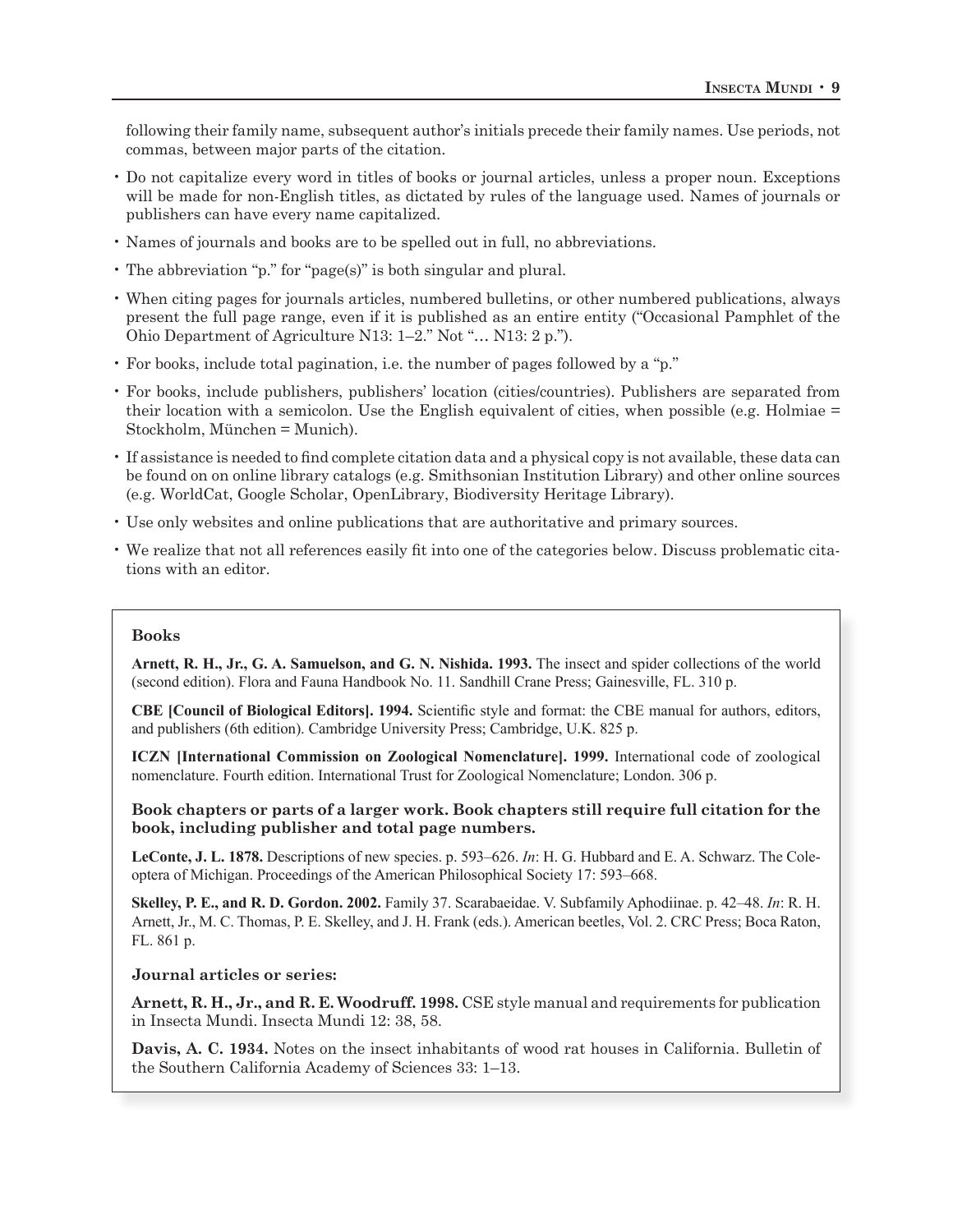**Gordon, R. D., and P. E. Skelley. 2007.** A monograph of the Aphodiini inhabiting the United States and Canada (Coleoptera: Scarabaeidae: Aphodiinae). Memoirs of the American Entomological Institute 79: 1–580.

**Skelley, P. E., and M. C. Thomas. 2007.** Insecta Mundi: procedures, production and publication. Insecta Mundi 0001: 1–7.

# **Websites:**

**Perkins, P. 2006.** MCZ Type Database @ Harvard University. Available at http://mcz-28168.oeb.harvard.edu/ mcz/. (Last accessed February 2007.)

#### **Abstracts from confererence proceedings:**

**Nikbakhtzadeh, M. R., and M. Naderi. 2009.** *Paederus* (Col.: Staphylinidae) diversity in central Iran and intraspecific variations of allopatric populations of *Paederus mesopotamicus*. Abstract, p. 23. *In*: Program of the 57th Annual Meeting of the Entomological Society of America, Indianapolis, USA. Available at: http://esa.confex. com/esa/2009/webprogram/Paper42059.html (Last accessed July 3, 2014.)

# **Figure Captions**

Spell out "Figure" in full, followed by the number range appearing. Within the figure caption, each cited number, or letter, is the start of a sentence and is boldfaced. The first word following these numbers is capitalized.

# **Example of figure caption:**

**Figures 1–5.** Adult and larval habitus and structures of *Platypsyllus castoris* (from Desneux 1906). **1)** Adult dorsal habitus. **2)** Adult ventral habitus. **3)** Larval dorsal habitus. **4)** Adult maxilla, ventral view. **5)** Adult labium and mentum. Scale line  $= 0.25$  mm.

# **Figures**

- Whenever possible, illustrations should be assembled into plates using standard photo editing programs (not in PowerPoint or word processing programs).
- Use scale bars where appropriate.
- For the numbering and lettering of figures use Arial, Helvetica, or similar a sans-serif font that will be approximately 12 point in the final size on the page.
- Figure numbering must be sequential throughout the manuscript (Figures 1–10). Use of letters for subreference is acceptable (Fig. 1a–1g). Use of plate numbers with sequential image numbers is prohibited. All figure numbers are to be Arabic, not Roman numerals.
- Maximum final printable page dimensions for a full page are 6.5″ × 8.9″ (1.0:1.3). Full-page figures should not be more than 8.5″ deep, allowing 0.5″ for the caption (or more room if the caption is long). Please take these dimensions and proportions into account when assembling figures.
- Crop excessive white space around the figures before submission. White space needlessly adds to file size.
- Figures should be neatly prepared; try to align edges of individual images in composite figures and maintain gaps of equal width between individual images.
- Artwork should be in an appropriate file format. Photographs and scans (raster images) should be as .tif, .psd, or .jpg. Supply vector-based image files, such as .eps, .ai, most .pdf, for text-heavy figures (e.g. phylogenetic trees). However, for figures that include lines, text, and raster images, layered .psd files are preferable. Figures created in Microsoft Excel or similar are best saved as a .pdf (or send a native Excel file). Each figure, or group of figures appearing together, should be a separate file.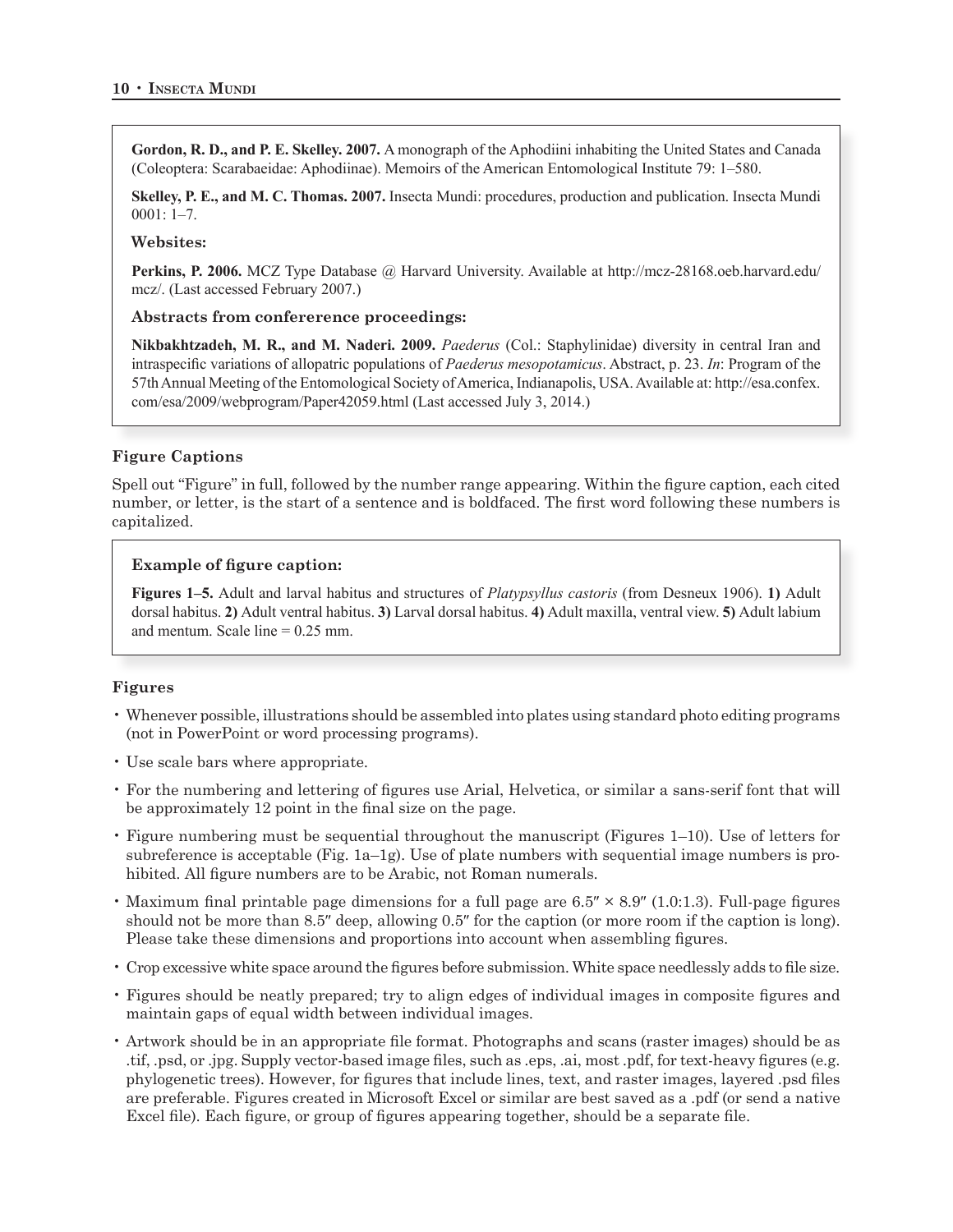- Individually name each plate with a file name(s) that clearly associates the file with the appropriate figure captions.
- Resolution of electronic images should be 300 ppi (pixels per inch) at the final size on the page for photographs, and 600 ppi for line drawings. Images with higher resolutions result in massive PDFs, which may crash systems, will be reduced. Low resolution images cannot be improved and we will require authors submit better images before the manuscript is accepted. We will produce a highresolution PDF for publishing. If needed due to a very large file size, a low-resolution version will be prepared for easier distribution.
- Submission of original artwork or photographs on paper is not possible. Authors needing original artwork or photographs scanned into electronic form need to arrange for this themselves.
- Color images are acceptable and will be used if provided. RGB color settings are preferred, as final published PDFs will be in RGB. CMYK and other colorspaces may produce color shifts when converted to RGB.
- Do not embed figures directly in the text when submitting a manuscript. If you want your figures to be placed at a specific place in the text, indicate this adding the figure number, on its own line and in square brackets, in the text like this: [Fig. 1]. (The figure caption should be placed at the end of your manuscript.) If no preference for figure placement is given, all figures will be placed at the end of the final PDF.
- Electronic media and original artwork will not be returned, unless specifically requested, and at the author's expense. Contact the editors if there are concerns or questions.

# **Tables and appendices**

Submit these in one of two ways:

- Most tables can be inserted at the end of your manuscript using your word processor's table function. Do not apply formatting other than bold and italics. Do not try to emulate how tables appear in the final publication. Avoid the vertical merging of cells unless necessary.
- Very large tables should be submitted as Excel spreadsheets (.xls or .xlsx files), keeping the default format (again, apply only bold and italics).
- If you want your tables to be placed at a specific place in the text, indicate this adding the table number, on its own line and in square brackets, in the text like this: [Table 1].
- The table legend is placed at the end of the manuscript, with the full table if you choose that option. If authors do not explicitly indicate a preference for figure placement, all figures will be placed at the end of the final PDF.

# **Other considerations**

If in doubt, follow the most recent edition of the CBE Style Manual: A Guide for Authors, Editors, and Publishers.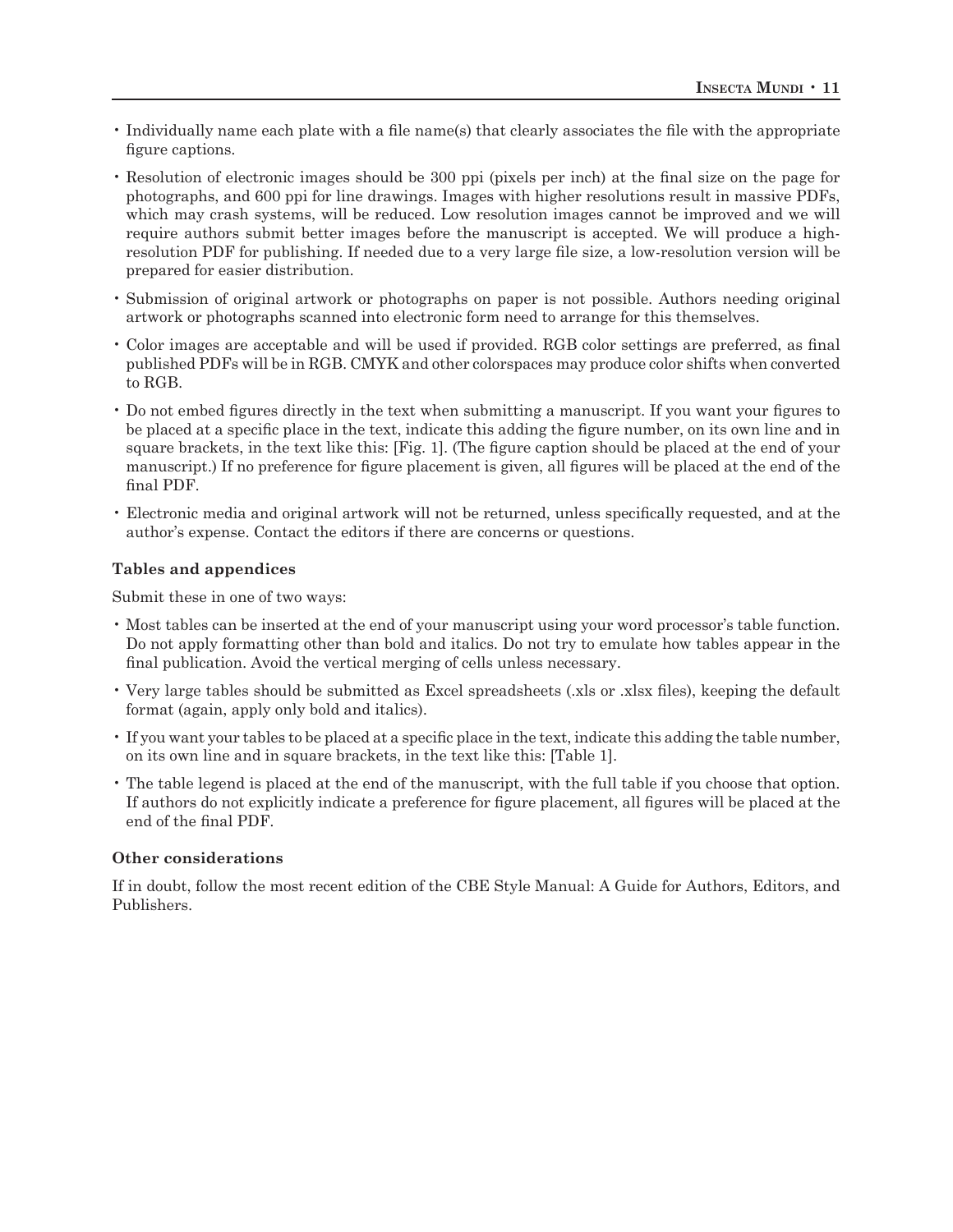# **Final Clean Up of Manuscripts**

It is best if authors perform these steps and fix problems before submission. Please check and correct the following, then review the manuscript again in detail to correct any problems that appear.

However, at all stages, authors must carefully check each version of their manuscript, and proofs of the layout, to confirm formatting and symbols.

# **Paragraph Spacing, Indents, and Fonts**

The general rule throughout this entire discussion is to keep formatting simple, and do not try to emulate the final layout. The well-formatted manuscript should look mostly unformatted (use the "Normal" paragraph style, or similar depending on your word processor). Use italics and bold only. You need not use the Century Schoolbook font in your submission; Times New Roman is suitable. Please keep in mind that more complicated formatting may be lost or creates problems during layout; it also adds unnecessary work for you.

- Do not manually add tabs (or spaces) to indent the first line of paragraphs. The best practice is to leave the first line flush left. (Indents are added during layout.)
- Please do not use underline or small capitals (remove underlining and small capitals).
- Please properly insert correct symbols (see below).
- If for writing/editing/reviewing purposes you need to add space between paragraphs, you can add space after or before paragraphs and change the line spacing to improve legibility. In Microsoft Word, use the "Normal" paragraph style, but you can edit the style's settings to add space after paragraphs (6 pt) to improve readability (you could change the line spacing too):

# **Symbols and Accented Characters**

• Please use standard fonts, not special symbol fonts, unless this is an option given to you. *Insecta Mundi*  uses the Century Schoolbook for final production of PDFs; you need not use this font in your submission, but be aware that Times New Roman will be substituted for symbols not available in Century Schoolbook. If a specialized character is needed but not available in either of these two fonts, consult with the layout editor, who may know of a solution. The Century Schoolbook font has a good supply of symbols (e.g.  $\varphi$ ,  $\varphi$ , ', '',  $\circ$ ,  $\times$ ) and accented characters (a,  $\bar{a}$ , č, e, ğ, ö, l, l, ő, ß, ü). Consult your word processor's documentation on how to insert special characters. In Word, use Insert > Symbols > More symbols, then select your character; if you want, create special keyboard short cuts for your use to speed up typing.

# **Quick tip**

Microsoft Word allows you set a custom keyboard shortcut for adding special characters. Select Insert > Symbol > More symbols. Find your character in the character map, click Shortcut Key, type a shortcut (such as Alt + F, for  $\varphi$  or Alt + ' for '), then Assign, then Close. From now on you should be able to rapidly type this character using the alt key + key combination that you set up.

- European languages: type or insert using your word processor.
- Male and female symbols: insert using your word processor.
- Degree symbol: Please use the correct symbol. It looks like this  $\circ$  and not this  $\circ$ . Use only the correct symbol, not a superscript "o", masculine ordinal indicator "<sup>o</sup>", or anything else. On PC: Alt + num keyboard 0176; Mac: Option 8.
- Minutes and seconds (′, ″): These are not quotation marks (', ") but are difficult to type. Use the Insert > Symbol method described above.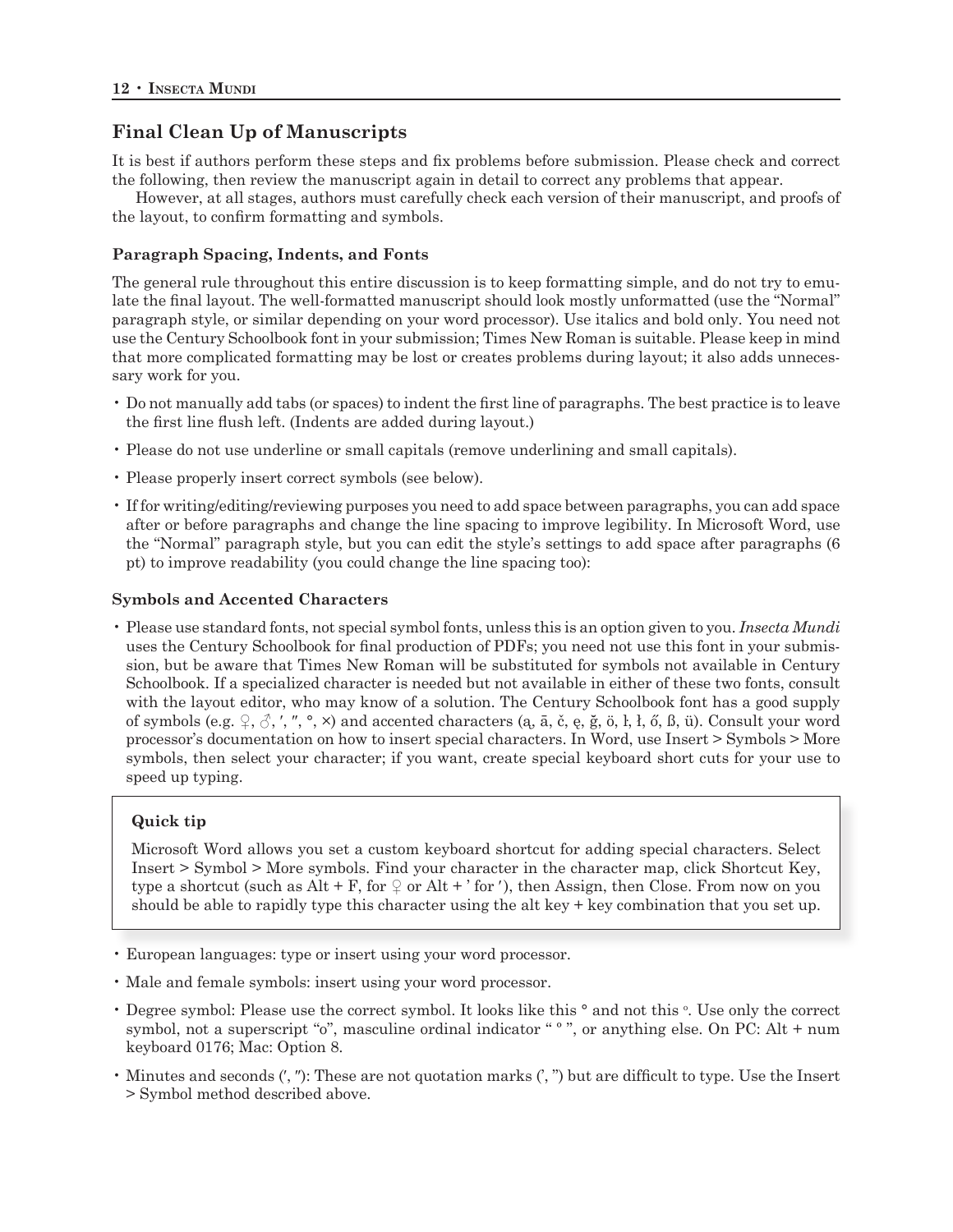- Math symbols: Use  $\pm$ ,  $\geq$ ,  $\leq$ , do not emulate these by applying underline to  $\leq$  or  $\geq$ . Use Greek symbols available from Century Schoolbook or Times New Roman, not a symbol font.
- Times symbol (×): do not use an 'x' for 'times'. On PC: Alt + num keyboard 0177; Mac: select from character palette.
- Dashes, hyphens, minus signs: Use hyphens (-) for words such as "co-ordinate"; use en-dashes (-) for ranges that mean "to" (1–3 cm), for minus signs (–123.0055, –10 °C), or to denote a connection (Mexico–United States border).

# **Remove Extraneous Formatting**

This includes page numbering, headers, manuscript line numbering, or other presentation aids used solely for manuscript review.

#### **Spellchecking**

Excessive misspelling in a manuscript will result in its rejection until corrected. Please use whatever resources available to check spelling, including reviewers. Most word processing software have automatic spellchecking functions. Checklists with hundreds of scientific names may be difficult to effectively spellcheck. For these cases, we recommend removing the text to spellcheck it separate from the list.

Consider adding specialized terminology, names of taxa, and authorities to your software's custom dictionary.

Another way to use spellcheck is to "ignore all" for each questioned word that is correct. This generally finds spelling errors, including extra or missing letters and doubled words. Authors occasionally spell *their own new names* incorrectly. Authors names in citations and acronyms (turn on checking words in all capitals), if later subsequently misspelled or inconsistent, will be caught by this method.

Grammar checking is also frequently helpful, if turned on.

#### **Find and Replace**

By carefully using the find and replace functions, misspellings can be corrected, double spaces corrected to single space, removing unneeded hard spaces before periods or commas. Search for ampersands and replace those needing to be changed to 'and'. Search for inconsistent headings and replace with the preferred heading.

If an editor sends a corrective comment asking you to "replace globally" or "fix throughout the manuscript", the Find function is the most confident way to quickly locate text to fix.

#### **Clearing/resetting Formatting**

The following steps are designed for Microsoft Word but may be applicable to another word processor. If you use another word processor, work with the Review Editor to do this final step. We may have to do it for you. Once completed, authors need to check for any problems.

In Microsoft Word, select all of the text. Making sure the entire manuscript stays highlighted, do the following:

- Select the "Normal" style paragraph. Generally, ignore what the results look like (font, font size, justification). You want to create text that has minimum local formatting. Not necessary, but for ease of reading you may then edit Normal to set indents left and right to "0", hanging to "none", and add space after paragraph to 6 pt to assist in reading (again all this is unnecessary).
- Make text font 10 point, and if you want, change the font to Century Schoolbook, but Times New Roman is fine; this can be done by editing Normal.
- Click anywhere on the document to deselect the text.
- Save the file.